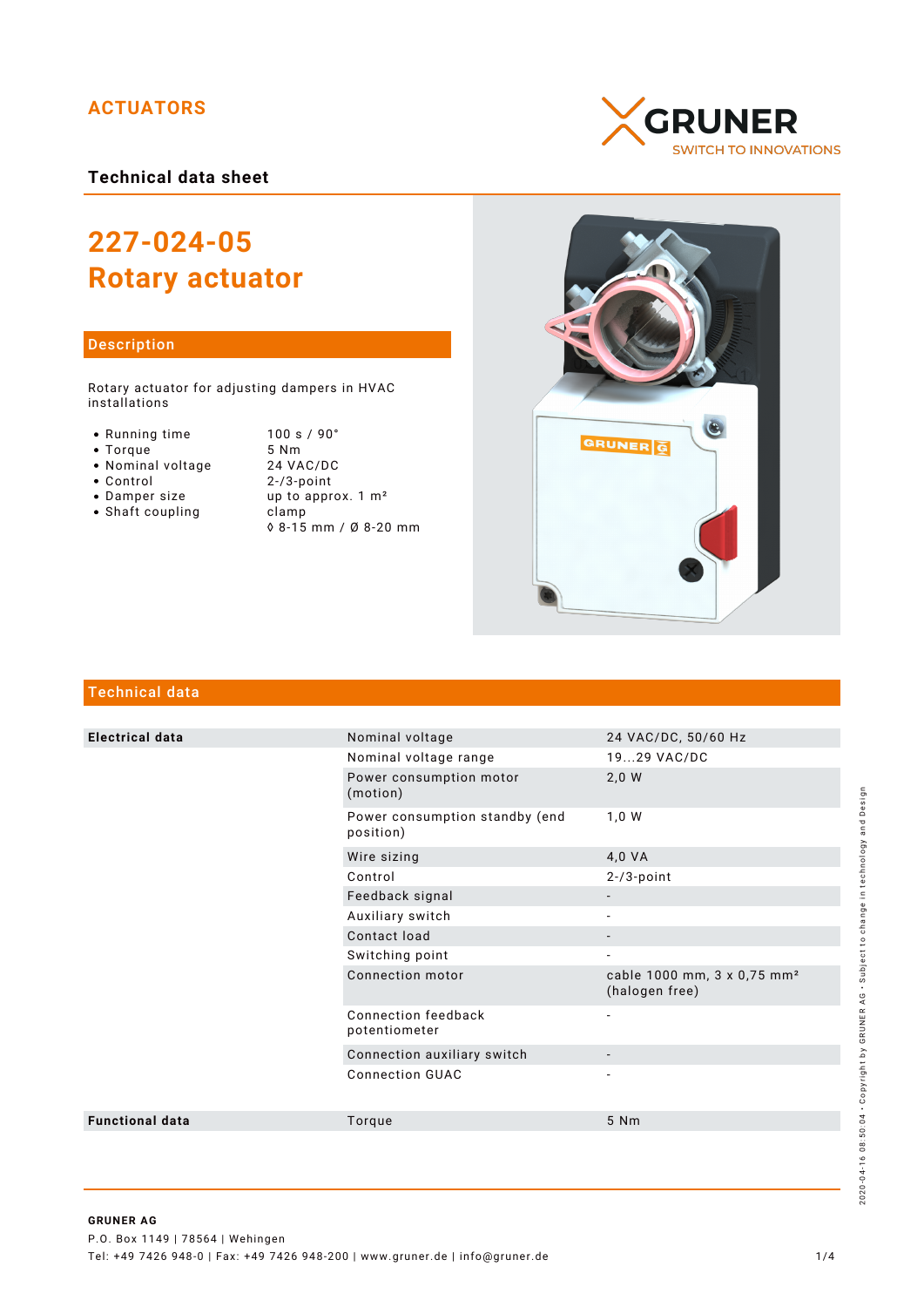

| <b>Technical data</b>  |                                         |                                                                   |
|------------------------|-----------------------------------------|-------------------------------------------------------------------|
|                        |                                         |                                                                   |
| <b>Functional data</b> | Damper size                             | up to approx. 1 m <sup>2</sup>                                    |
|                        | Synchronised speed                      | ±5%                                                               |
|                        | Direction of rotation                   | selected by switch                                                |
|                        | Manual override                         | gearing latch disengaged with<br>pushbutton, self-resetting       |
|                        | Angle of rotation                       | 0°max. 95° can be limited with<br>adjustable mechanical end stops |
|                        | Running time                            | 100 s / 90°                                                       |
|                        | Sound power level                       | $<$ 35 dB(A)                                                      |
|                        | Shaft coupling                          | clamp $\Diamond$ 8-15 mm / Ø 8-20 mm                              |
|                        | Position indication                     | mechanical with pointer                                           |
|                        | Service life                            | $> 100000$ cycles $(0^{\circ}95^{\circ}0^{\circ})$                |
|                        |                                         |                                                                   |
| <b>Safety</b>          | Protection class                        | III (safety extra-low voltage)                                    |
|                        | Degree of protection                    | IP 54 (cable downwards)                                           |
|                        | <b>EMC</b>                              | CE (2014/30/EU)                                                   |
|                        | LVD                                     | CE (2014/35/EU)                                                   |
|                        | <b>RoHS</b>                             | CE (2011/65/EU - 2015/863/EU -<br>2017/2102/EU)                   |
|                        | Mode of operation                       | Typ 1 (EN 60730-1)                                                |
|                        | Rated impulse voltage                   | 0,8 kV (EN 60730-1)                                               |
|                        | Control pollution degree                | 3 (EN 60730-1)                                                    |
|                        | Ambient temperature normal<br>operation | $-30^{\circ}$ C +50 $^{\circ}$ C                                  |
|                        | Storage temperature                     | $-30^{\circ}$ C +80 $^{\circ}$ C                                  |
|                        | Ambient humidity                        | 595% r.H., non condensing (EN<br>$60730-1)$                       |
|                        | Maintenance                             | maintenance free                                                  |
| Dimensions / Weight    | <b>Dimensions</b>                       | 117 x 67 x 66 mm                                                  |
|                        | Weight                                  | 350g                                                              |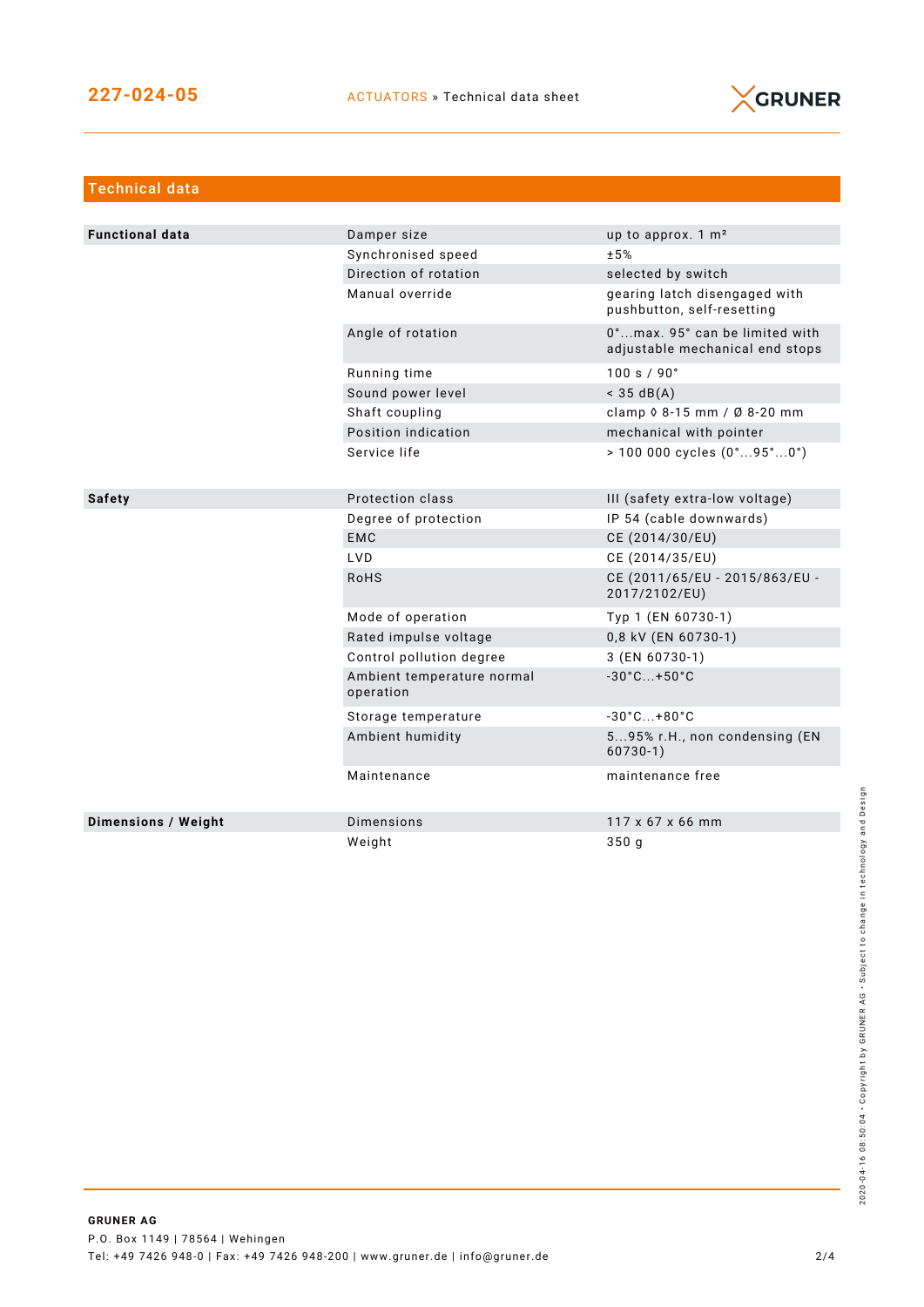

### Functionality / Properties

#### **Operating mode**

2 point:

Connect power supply to wire 1+2, actuator drives to position 1. Is also wire 3 connected to the power supply, actuator drives to position 0.

3 point: Connect power supply to wire 1+2,

actuator drives to position 1. Is wire 1+3 connected to the power supply, actuator drives to position  $\Omega$ 

The actuator is overload-proof, requires no limit switches and automatically stops, when the end stop is reached.

#### **Direct mounting**

Simple direct mounting on the damper shaft with a clamp, protection against rotating with enclosed anti-rotation lock or rather at intended attachment points.

#### **Manual override**

Manual override with selfresetting pushbutton possible (the gear is disengaged as long as the button is pressed).

#### **Mode switch**

Mode switch with two positions at the housing:

R: rotary rotation right / clockwise L: rotary rotation left / counter clockwise



#### Connector / Security Note



#### **Safety remarks**

- Connect via safety isolation transformer!
- The device is not allowed to be used outside the specified field of application, especially in airplanes.
- It may only be installed by suitably trained personnel. Any legal regulations or regulations issued by authorities must be observed during assembly.
- The device may only be opened at the manufacturer´s site.
- The device is not allowed to be disposed of as household refuse. All locally valid regulations and requirements must be observed.
- When calculating the required torque, the specifications supplied by the damper manufacturer´s (crosssection, design, installation site), and the air flow conditions must be observed.